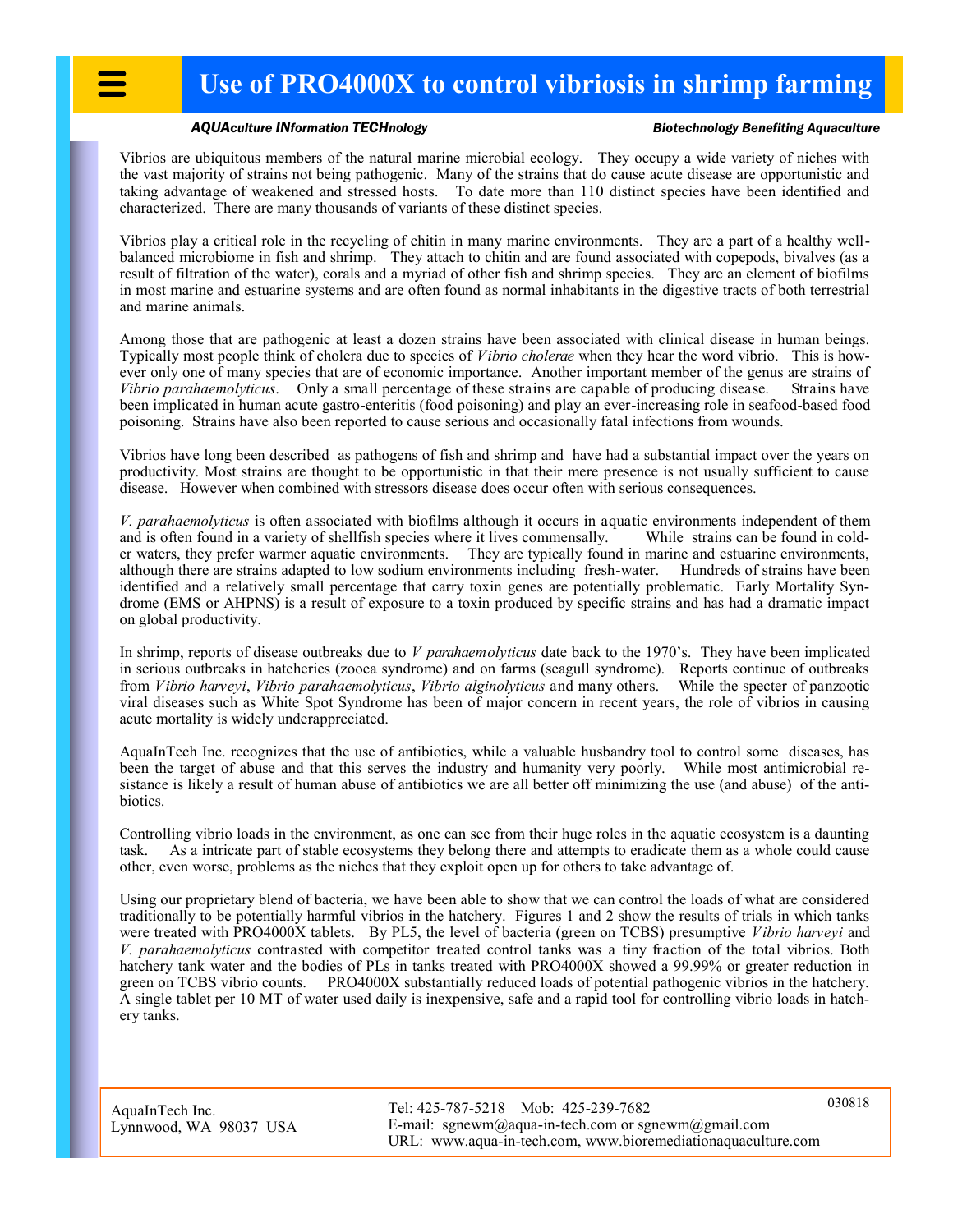## Use of PRO4000X to control vibriosis in shrimp farming

*AQUAculture INformation TECHnology Biotechnology Benefiting Aquaculture*



Figure 1. 13000 fold reduction in potentially pathogenic vibrios in water





In another series of trials, this effect was shown to be reproducible. Figures 3, 4, and 5 show this. Figure 3 demonstrated that hatchery tanks treated with the tablets showed almost a 100% reduction in the loads of green vibrio colonies (presumptive potential pathogens). Substantial reductions were also seen in yellow vibrios and potential *V. cholera* loads (figures 4 and 5).

AquaInTech Inc. Lynnwood, WA 98037 USA Tel: 425-787-5218 Mob: 425-239-7682 E-mail: sgnewm@aqua-in-tech.com or sgnewm@gmail.com URL: www.aqua-in-tech.com, www.bioremediationaquaculture.com 030818